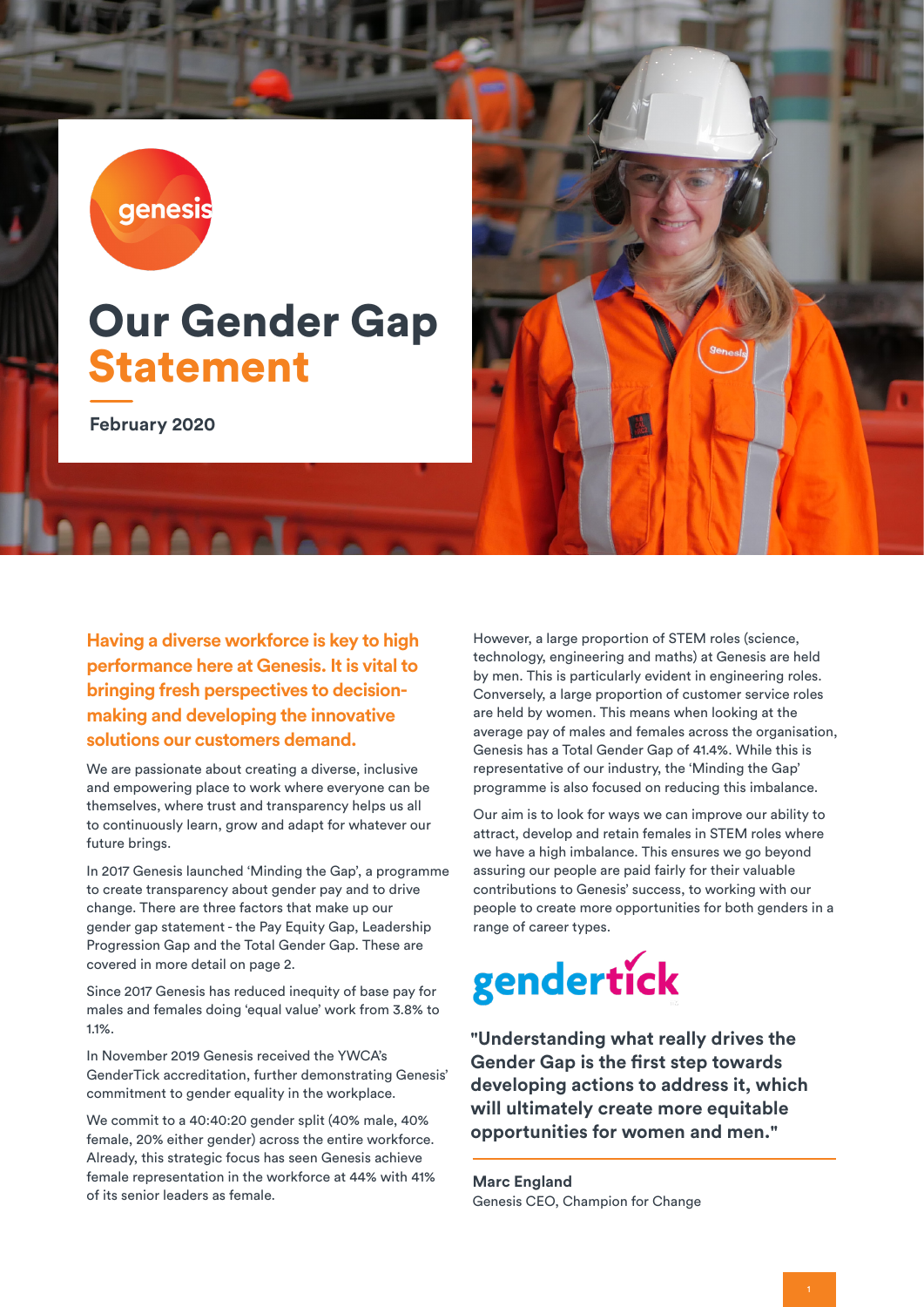## **What makes up the Gender Gap Reporting for Genesis?**

### **Pay Equity Gap**

The Pay Equity Gap measures whether males and females at Genesis are paid the same for performing 'equal value' work. We use the Hay Job Evaluation methodology to standardise our approach to job sizing and reward. Then we audit our pay every six months to look for any gaps by grouping the data and analysing it. It's important we do this regularly as people join the organisation all year around.

In 2020 we now measure equal value of work using total pay so we can include potential earnings between males and females. Our first measure of this median gap is 1.7% which we need to analyse thoroughly to be comfortable there are no unexplainable reasons for the difference when including total pay elements such as bonuses or car allowances.

#### **Leadership Progression Gap - supporting females to advance**

The Leadership Progression Gap measures the progress we're making in advancing females into senior leadership roles by calculating our leadership balance. We count the number of males and females in our most senior positions. 41% of people in our most senior positions are female.

Supporting females to progress and advance at Genesis is an important focus of our programme of work. Recent talent programmes have accelerated senior females into new and larger roles for their continued careers. Enhanced parental leave rights exercised by both genders, flexible work and leave policies and wellbeing programmes have all been put in place to help women flourish into leadership positions. Since the introduction of such policies we have more than doubled the return to work rates and our efforts to help women flourish has had knock-on effects for our men too.

#### **Total Gender Gap**

The Total Gender Gap is a measure of the median pay between males and females regardless of the nature of work across our organisation. For Genesis our Total Gender Gap as measured by the difference in median pay between all males and females is 41.4%.

This Total Gender Gap is not due to any inequity in pay. It is driven by a greater proportion of men in roles such as engineering, technology and LPG delivery and a larger number of women who work in customer service and administration roles.

#### **Pay Equity Gap**

**%**

Median Pay Gap for equal value of work (base salary only)

Median Pay Gap for equal value of work (total pay) **%**

#### **Leadership Progression Gap**



### **Total Gender Gap**

When comparing median total hourly wages, women earn \$0.59 for every \$1 that men earn. Women's median total hourly wage is 41.4% lower than men's.